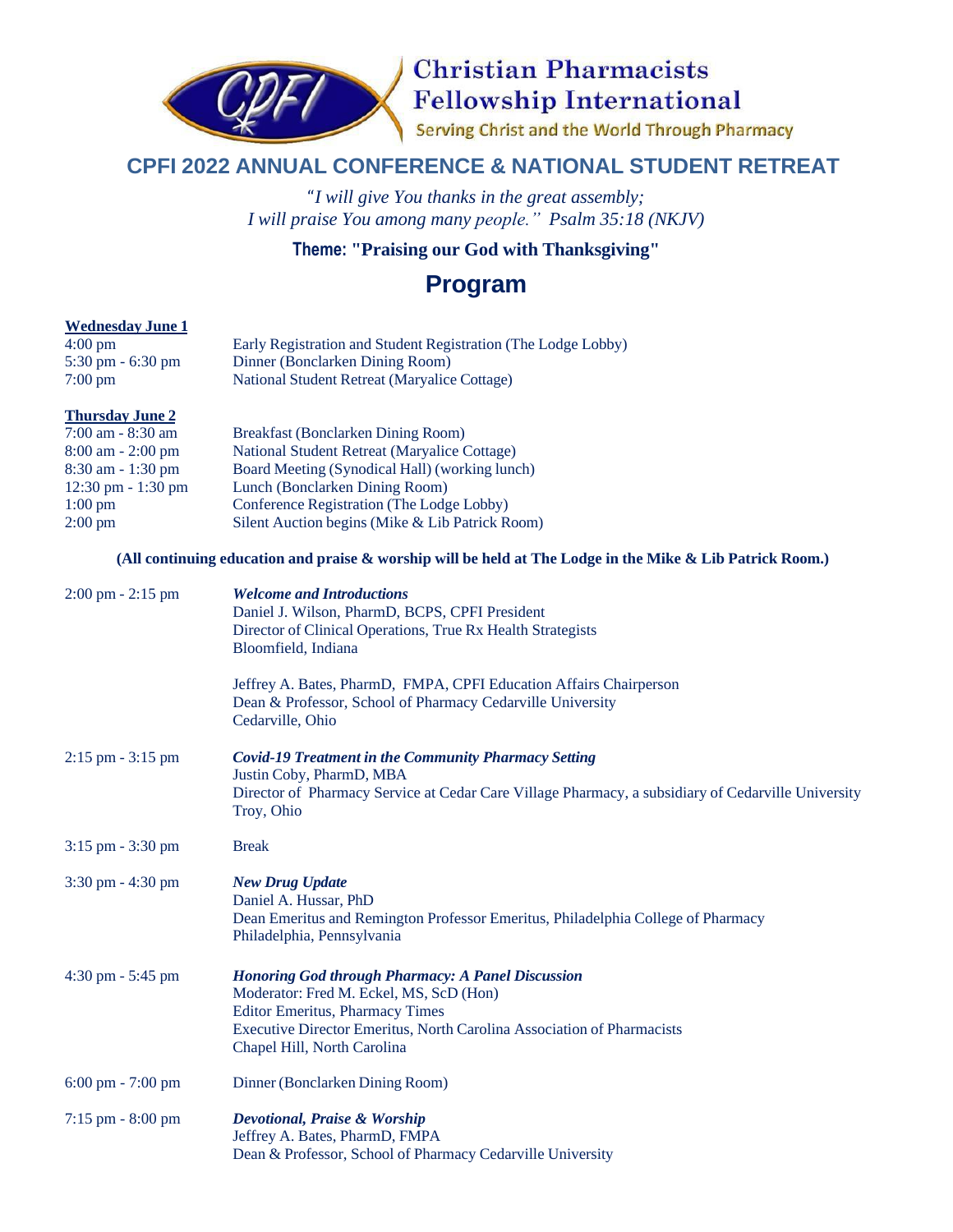| $8:00 \text{ pm} - 9:00 \text{ pm}$                         | Cedarville, Ohio<br>Ice Cream Social (The Music Room, beside Dining Room)                                                                                                                                                                                                                                                                   |
|-------------------------------------------------------------|---------------------------------------------------------------------------------------------------------------------------------------------------------------------------------------------------------------------------------------------------------------------------------------------------------------------------------------------|
| $9:00 \text{ pm}$                                           | Student and Recent Grad Game Night (Maryalice Cottage)                                                                                                                                                                                                                                                                                      |
| <b>Friday June 3</b><br>$7:00$ am $-8:30$ am                | Breakfast (Bonclarken Dining Room)                                                                                                                                                                                                                                                                                                          |
| 7:45 am - 8:25 am                                           | <b>Devotional, Praise &amp; Worship</b><br>Jennifer Sands, B.S. Pharm.<br><b>Christian Author and Speaker</b><br>Brick, New Jersey                                                                                                                                                                                                          |
| 8:30 am - 10:00 am                                          | <b>Pharmacists Ensuring Great Outcomes: Holistic Care: Helping Patients Achieve Optimal Wellness</b><br>Kelly Jones, PharmD, BCPS<br>Owner, The Pharmacy<br>Florence, South Carolina                                                                                                                                                        |
| 8:30 am - 11:45 am                                          | Spouses Program (Maryalice Cottage)<br>Linda Allhands, RN and Beverly Herman, RN                                                                                                                                                                                                                                                            |
| 10:00 am - 10:15 am                                         | <b>Break</b>                                                                                                                                                                                                                                                                                                                                |
| 10:15 am - 11:45 am                                         | Medication Safety in Older Adults: Excellent Care for Geriatric Patients in the Community Setting<br>Michelle Fritsch, PharmD, BCGP<br>The Peter Lamy Center on Drug Therapy and Aging<br>Founder of Retirement Wellness Strategies; co-founder of Propel Comprehensive Wellness;<br>and co-founder of Medipreneurs.<br>Baltimore, Maryland |
| 12:00 pm - 1:00 pm                                          | Lunch (Bonclarken Dining Room)                                                                                                                                                                                                                                                                                                              |
| $1:00 \text{ pm} - 3:00 \text{ pm}$                         | Providing Care with a Redemptive Mindset in Opioid Use Disorder<br>Tracy Frame, PharmD, BCACP<br>Associate Professor, Belmont University College of Pharmacy<br>Nashville, Tennessee                                                                                                                                                        |
|                                                             | Joel Frame, Pastor<br>Hope Church<br>Nashville, Tennessee                                                                                                                                                                                                                                                                                   |
| $3:00 \text{ pm} - 3:15 \text{ pm}$<br>$3:15$ pm $-4:15$ pm | <b>Break</b><br><b>Redeeming the Voice of Christian Ethics in Modern Healthcare</b><br>Justin Cole, PharmD, BCPS<br>Associate Professor and Chair of Pharmacy<br>Practice Director, Center for Pharmacy Innovation<br>Cedarville University School of Pharmacy<br>Cedarville, Ohio                                                          |
| $4:15$ pm $-5:15$ pm                                        | Annual CPFI Business Meeting (The Lodge)<br>Daniel J. Wilson, PharmD, BCPS, CPFI<br>President Director of Clinical Operations,<br>True Rx Health Strategists<br>Bloomfield, Indiana                                                                                                                                                         |
| 6:30 pm - 8:30 pm                                           | Cookout followed by outdoor activities (Headspring Pavilion)                                                                                                                                                                                                                                                                                |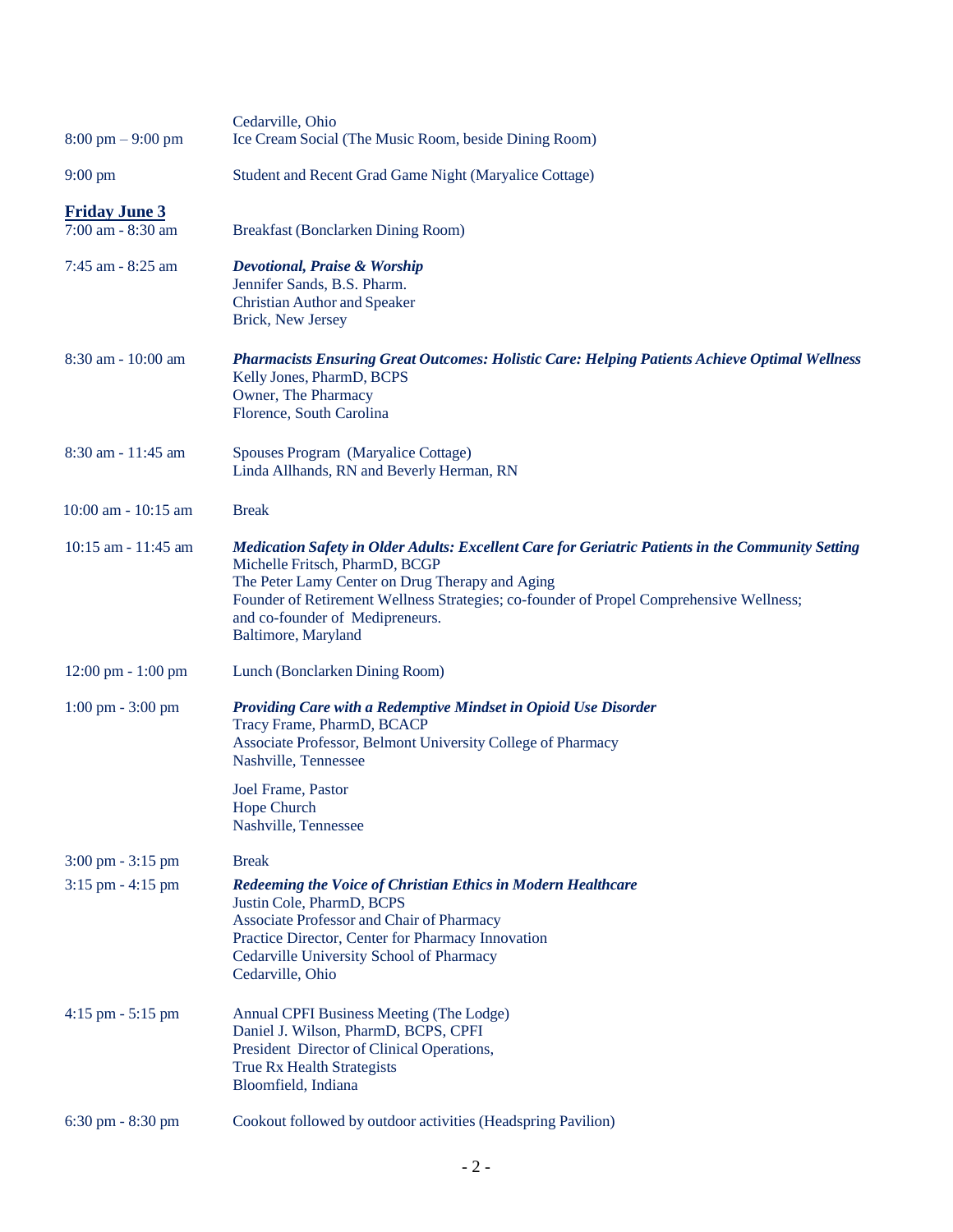| <b>Saturday June 4</b>               |                                                                                                                                                                                                                                                                                                             |
|--------------------------------------|-------------------------------------------------------------------------------------------------------------------------------------------------------------------------------------------------------------------------------------------------------------------------------------------------------------|
| 7:00 am - 8:30 am                    | Breakfast (Bonclarken Dining Room)                                                                                                                                                                                                                                                                          |
| 7:45 am - 8:25 am                    | <b>Devotional, Praise &amp; Worship</b><br>Joy Greene, PharmD<br>Founder and CEO, Joytime Ministries<br>Assistant Dean and Professor of Pharmacy, High Point University<br>Trinity, North Carolina                                                                                                          |
| 8:30 am - 11:45 am                   | Spouses Program (Maryalice Cottage)<br>Linda Allhands, RN and Beverly Herman, RN                                                                                                                                                                                                                            |
| 8:30 am - 9:30 am                    | Samaritan's Purse - Disaster Assistance Response Teams (DART)<br>Lance Plyer, MD<br>Medical Director; World Medical Mission/Samaritan's Purse<br>Boone, North Carolina                                                                                                                                      |
| 9:30 am - 9:45 am                    | <b>Break</b>                                                                                                                                                                                                                                                                                                |
| $9:45$ am                            | <b>Silent Auction ends</b>                                                                                                                                                                                                                                                                                  |
| 9:45 am- 10:45 am                    | <b>Christian Community Health Fellowship: Reaching the Poor and Marginalized for Christ</b><br><b>Steve Noblet, CEO</b><br>Christian Community Health Fellowship (CCHF)<br>Memphis, Tennessee                                                                                                               |
|                                      | Jeffrey A. Bates, PharmD, FMPA<br>Dean & Professor, School of Pharmacy Cedarville University<br>Cedarville, Ohio                                                                                                                                                                                            |
| $10:45$ am - $11:45$ am              | <b>Interactive Student Poster Presentations: Hands &amp; Feet Grant Recipients</b><br>Jeffrey T. Copeland, ThM, PharmD<br>Associate Dean, Experiential & Pharmacy Technician Education<br>Professor, Pharmacy Practice<br>Feik School of Pharmacy<br>University of the Incarnate<br>Word San Antonio, Texas |
| 11:45 am - 1:00 pm                   | Lunch (Bonclarken Dining Room)                                                                                                                                                                                                                                                                              |
| $12:00 \text{ pm} - 1:00 \text{ pm}$ | Student Chapter Advisors Working Lunch (Maryalice Cottage)                                                                                                                                                                                                                                                  |
| $1:00 \text{ pm} - 6:30 \text{ pm}$  | Free time                                                                                                                                                                                                                                                                                                   |
| $1:00 \text{ pm} - 2:00 \text{ pm}$  | <b>Saline Process Getting Started (optional)</b><br>Emily Laswell, PharmD<br>Associate Professor of Pharmacy Practice<br>Cedarville University School of Pharmacy<br>Cedarville, Ohio                                                                                                                       |
| $1:00 \text{pm} - 2:00 \text{pm}$    | <b>Approaching a Clinical Ethics Case with Biblical Wisdom (optional)</b><br>Justin Cole, PharmD, BCPS<br>Associate Professor and Chair of Pharmacy Practice<br>Director, Center for Pharmacy Innovation Cedarville<br>University School of Pharmacy Cedarville, Ohio                                       |